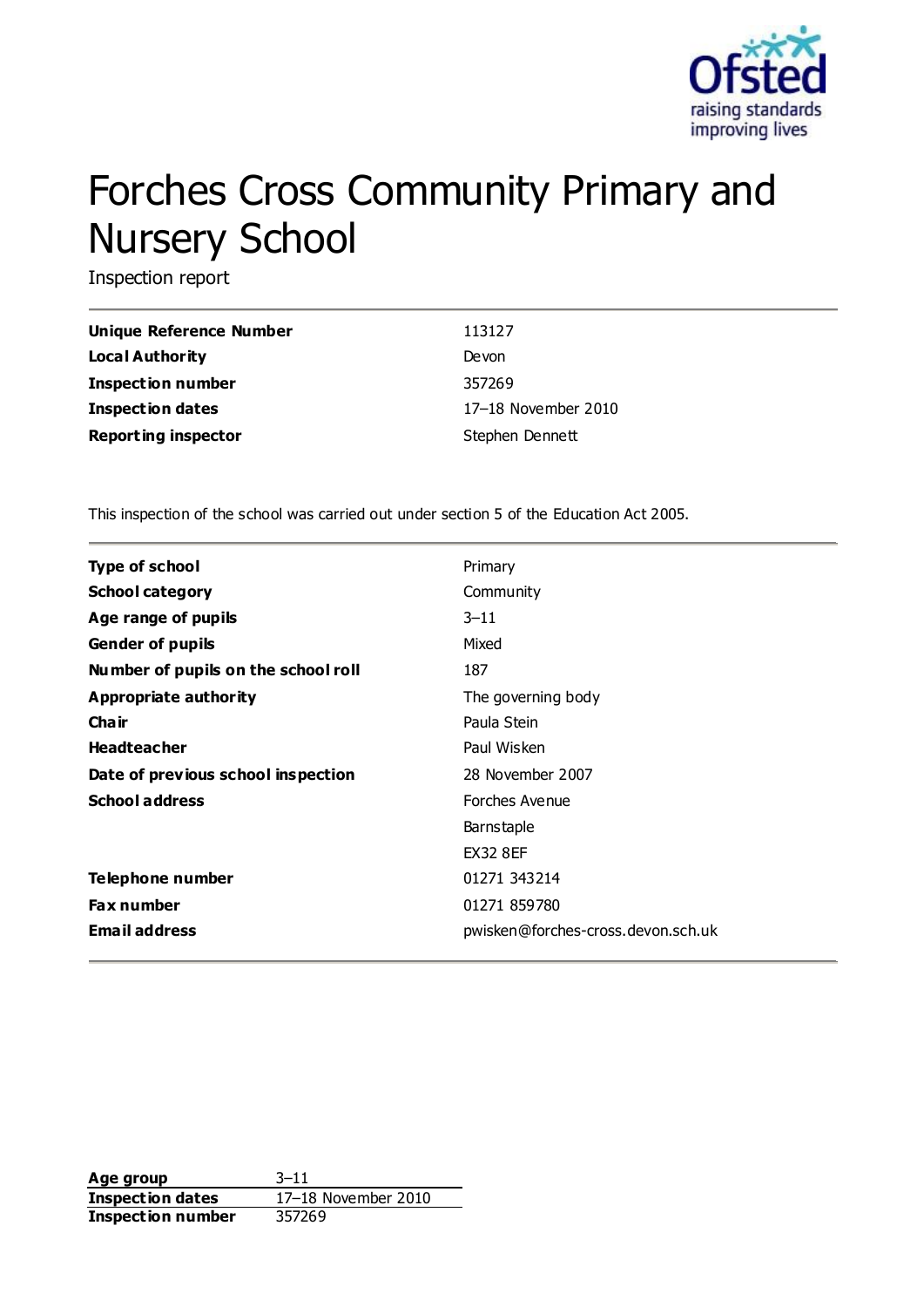The Office for Standards in Education, Children's Services and Skills (Ofsted) regulates and inspects to achieve excellence in the care of children and young people, and in education and skills for learners of all ages. It regulates and inspects childcare and children's social care, and inspects the Children and Family Court Advisory Support Service (Cafcass), schools, colleges, initial teacher training, work-based learning and skills training, adult and community learning, and education and training in prisons and other secure establishments. It assesses council children's services, and inspects services for looked after children, safeguarding and child protection.

Further copies of this report are obtainable from the school. Under the Education Act 2005, the school must provide a copy of this report free of charge to certain categories of people. A charge not exceeding the full cost of reproduction may be made for any other copies supplied.

If you would like a copy of this document in a different format, such as large print or Braille, please telephone 0300 1234 234, or email **[enquiries@ofsted.gov.uk](mailto:enquiries@ofsted.gov.uk)**.

You may copy all or parts of this document for non-commercial educational purposes, as long as you give details of the source and date of publication and do not alter the documentation in any way.

To receive regular email alerts about new publications, including survey reports and school inspection reports, please visit our website and go to 'Subscribe'.

Royal Exchange Buildings St Ann's Square Manchester M2 7LA T: 0300 1234 234 Textphone: 0161 618 8524 E: **[enquiries@ofsted.gov.uk](mailto:enquiries@ofsted.gov.uk)**

W: **[www.ofsted.gov.uk](http://www.ofsted.gov.uk/)**

© Crown copyright 2010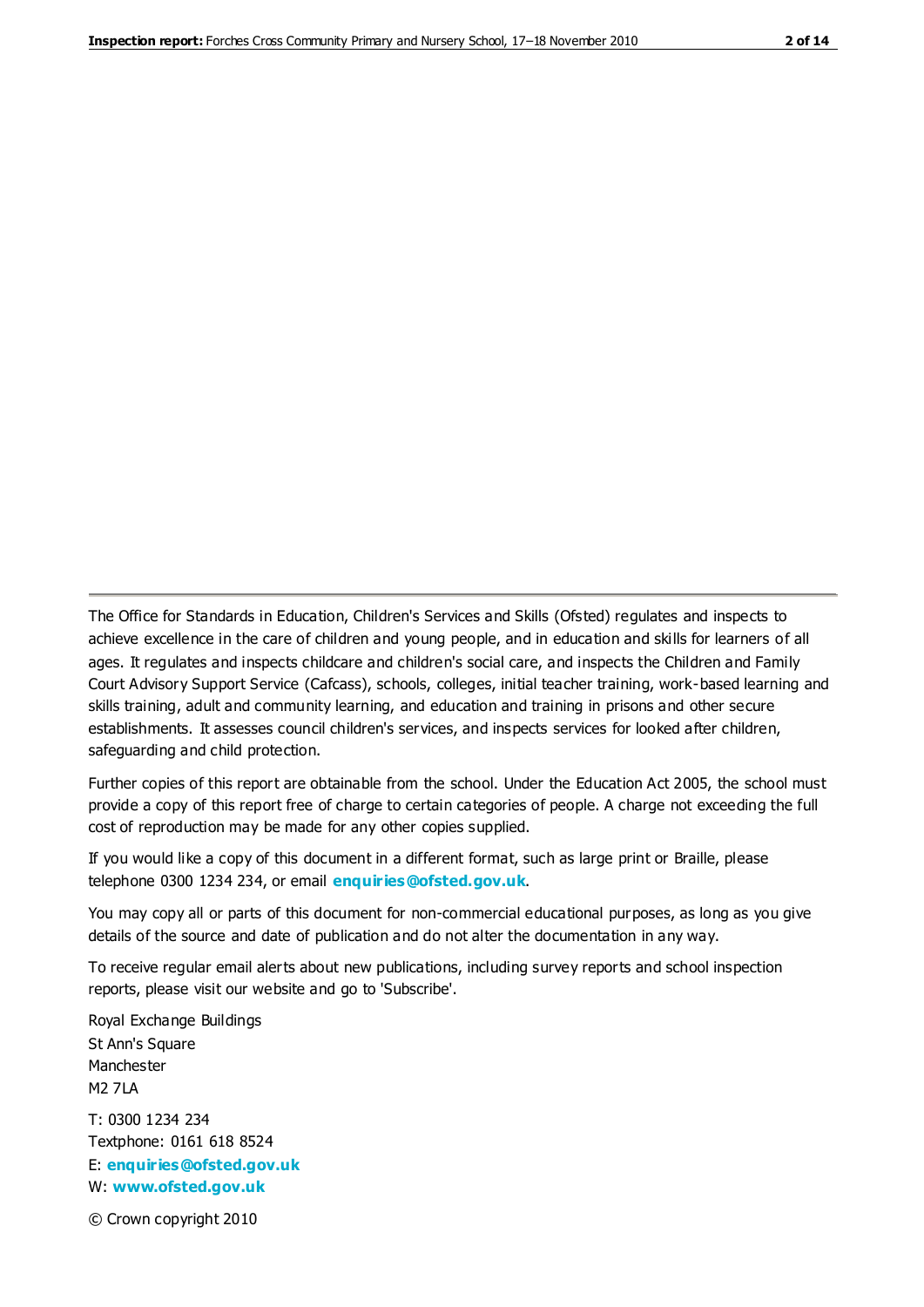# **Introduction**

This inspection was carried out by three additional inspectors. The inspectors visited 12 lessons, observed all eight teachers and held meetings with representatives of the governing body, staff and groups of pupils. Talks were held informally with parents and carers before the start of the school day. Inspectors observed the school's work, and looked at policies, pupils' records, safeguarding records and evidence of monitoring of teaching and learning. They also scrutinised 80 pupils' questionnaires and 99 parental and carers' questionnaires.

The inspection team reviewed many aspects of the school's work. It looked in detail at the following:

- $\blacksquare$  How high is pupils' attainment in literacy, especially writing, at all levels?
- Can the school's judgement be substantiated that teaching, provision, and leadership and management in the Early Years Foundation Stage have improved and are good?
- How well is pupils' spiritual and cultural development promoted throughout the school?

## **Information about the school**

Forches Cross is an average-sized school of its type, located on a housing association estate in a market town. The percentage of pupils known to be eligible for free school meals is well above the national average. The proportion of pupils with special educational needs and/or disabilities is much higher than in most schools and more have statements of special needs than is typical. Many of these pupils have behavioural, social and emotional difficulties, while another sizable group have difficulties with language and literacy. The school has a special nurture class for 15 pupils, mainly boys, who have behavioural, social and emotional difficulties. The school admits children in the term after their third birthday into the Early Years Foundation Stage department. Nearly all pupils are from a White British background and almost none speak English as an additional language. The school is involved in a wide range of national and local initiatives and has recently received awards for working with vulnerable pupils and those with dyslexia.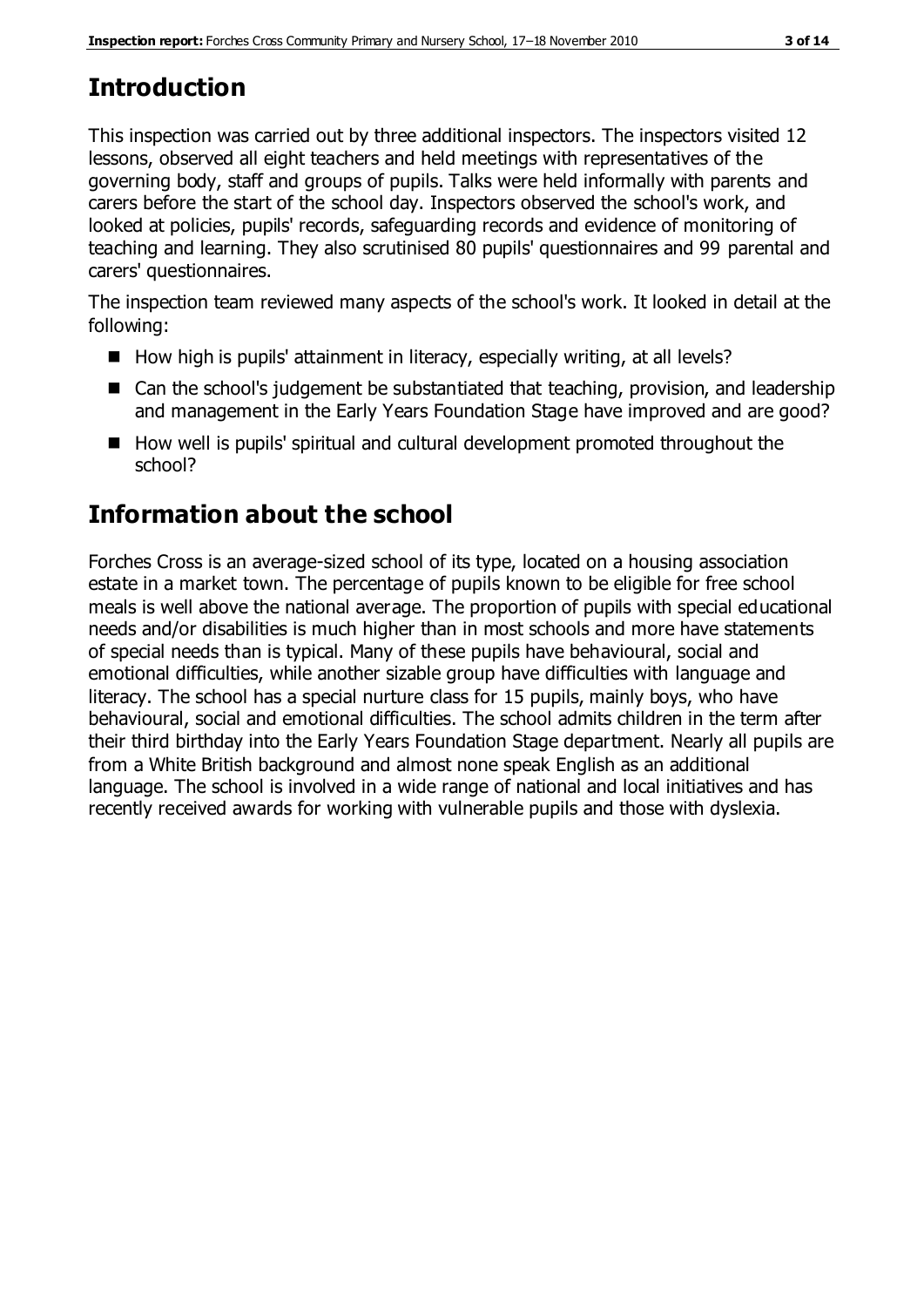# **Inspection judgements**

| Overall effectiveness: how good is the school?  | ∍              |
|-------------------------------------------------|----------------|
| The school's capacity for sustained improvement | $\overline{2}$ |

## **Main findings**

This is a good school. It has continued to build on the strengths noted in the last inspection as a result of highly effective leadership. Substantial improvements have been made to the Early Years Foundation Stage, which is now good. The value added to pupils' learning is significantly better than that achieved by most schools in a similar context. The school has robust systems for evaluating its own performance and its targets for improvement are well chosen. All these factors show that the school has a good capacity for sustained improvement.

Children make good progress in all areas of learning in the Early Years Foundation Stage and successfully build on this as they move up through the school. By the end of Year 6, pupils' attainment is average overall, and their achievement is good. Pupils' attainment in mathematics is higher than in English. The school has focused on improving the content of pupils' writing and this is now advancing rapidly, but pupils' basic written skills of handwriting, presentation, spelling and punctuation are not as well developed.

All pupils clearly enjoy learning and say they feel exceptionally safe and secure at school. Their good behaviour ensures a positive ethos and results in an ordered environment conducive to learning. Pupils make effective use of their good basic skills, including information and communication technology, in all subjects. They undertake a range of duties around the school and have good opportunities to contribute to decisions about their learning and wider school issues. Pupils' spiritual, moral, social and cultural development is good. Their spiritual development has improved and they express their views and beliefs well. Significant improvements have been made to promote their understanding of other cultures in the wider world, but their understanding the multicultural nature of the United Kingdom is limited. Attendance is very close to that of schools in similar circumstances, but below that of most schools. The overall attendance rate is lowered by a very small group of pupils with special educational needs and/or disabilities whose emotional difficulties mean they do not attend regularly.

Teachers provide exciting and engaging lessons which enable pupils to learn at a good rate. Assessment is used effectively to identify targets for improvement and to tell pupils about the next steps they need to take in their learning. The care, guidance and support given by the school are outstanding and a major strength. Pupils who are potentially vulnerable are looked after exceptionally well.

The leadership of the school by the headteacher and members of the governing body shows outstanding success in raising standards and improving provision. The governing body analyses the school's performance very closely and is very influential in helping set its strategic direction. There is excellent engagement with parents and carers and the school makes outstanding use of its other partnerships to promote learning and pupils'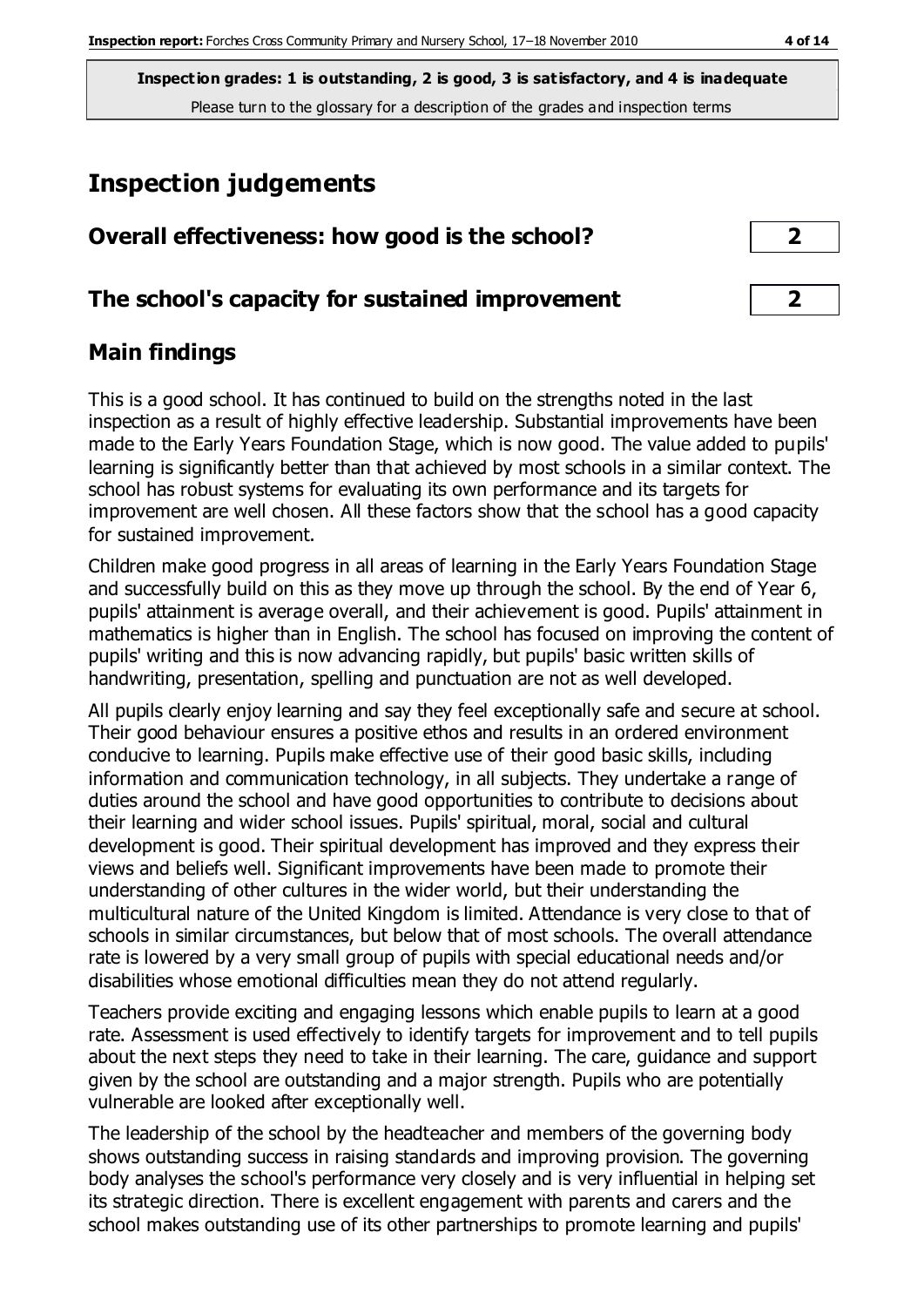well-being. The school's promotion of community cohesion is satisfactory because it has not developed pupils' understanding of the different cultures represented in Britain.

#### **What does the school need to do to improve further?**

- Raise pupils' attainment in writing by improving standards of handwriting, spelling and punctuation to be consistent with the improved content of their written work.
- **Provide pupils with increased opportunities to explore and understand the** multicultural nature of the United Kingdom so that they have a greater appreciation of others' views and perspectives.
- Improve attendance to be fully in line with that of most schools.

#### **Outcomes for individuals and groups of pupils 2**



Children's attainment on entry to the school is well below that expected of three-year-olds, especially in communication, language and literacy and their personal, social and emotional development. Around half arrive in the Nursery with extremely limited language. Pupils achieve well and pupils' learning and progress in lessons are good. They really enjoy school and all that it offers. In an English lesson in the Year 5/6 class, pupils made good use of their language skills to suggest suitable connecting words for a description of river features. In the nurture unit, pupils made very rapid progress in their social skills because all staff worked cooperatively to boost pupils' confidence in speaking and expressing their opinions appropriately. The content of many pupils' writing is good, showing a rapid improvement in the older classes. When producing work using wordprocessing, some pieces by more-able pupils are impressive. Handwritten work is marred by simple spelling errors and poor presentation.

Pupils who have special educational needs and/or disabilities make exceptional progress. This is because of the outstanding teaching they receive in the nurture class and the way in which the curriculum is very well adapted to their abilities. Pupils with behavioural, social and emotional difficulties also make outstanding progress because of the very effective behaviour management strategies. Pupils with statements of special educational needs make excellent progress because their very perceptive individual education plans target highly effective support from teaching assistants. Pupils eligible for free school meals progress well in the caring and supportive ethos of the school. All pupils, particularly the more able, are given tasks that challenge them well  $\diamondsuit$  such as problems to solve in mathematics. Boys are now progressing as well as girls because the school has increased the number of practical and technical activities to engage their interest.

Pupils have a good understanding of healthy living and enjoy keeping fit. For example, they enthusiastically join in an after-school aerobics club. Pupils on the school council say they feel their views are taken into account. All pupils regularly make suggestions about what they would like to learn when choosing topics and influence the direction of their learning. Pupils regularly take part in local and county activities and last year's school carol concert was attended by over 400 parents, carers and local people.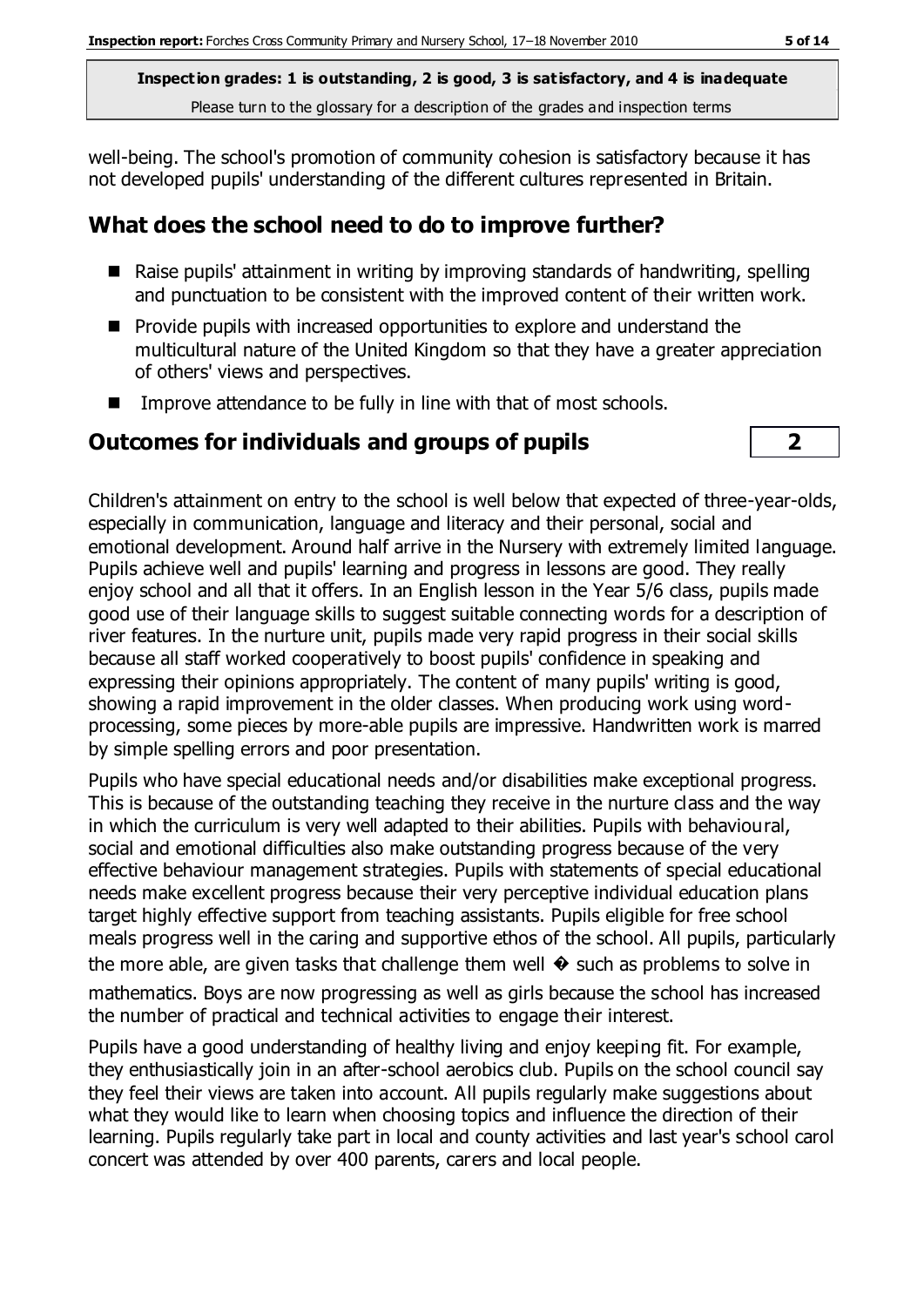These are the grades for pupils' outcomes

| Pupils' achievement and the extent to which they enjoy their learning                                                     | $\overline{2}$ |
|---------------------------------------------------------------------------------------------------------------------------|----------------|
| Taking into account:<br>Pupils' attainment <sup>1</sup>                                                                   |                |
| The quality of pupils' learning and their progress                                                                        | $\mathcal{P}$  |
| The quality of learning for pupils with special educational needs and/or disabilities<br>and their progress               |                |
| The extent to which pupils feel safe                                                                                      | 1              |
| Pupils' behaviour                                                                                                         | 2              |
| The extent to which pupils adopt healthy lifestyles                                                                       | 2              |
| The extent to which pupils contribute to the school and wider community                                                   |                |
| The extent to which pupils develop workplace and other skills that will contribute to<br>their future economic well-being |                |
| Taking into account:<br>Pupils' attendance <sup>1</sup>                                                                   |                |
| The extent of pupils' spiritual, moral, social and cultural development                                                   | 2              |

<sup>1</sup> The grades for attainment and attendance are: 1 is high; 2 is above average; 3 is broadly average; and 4 is low

## **How effective is the provision?**

Teaching and learning are consistently good throughout the school and effective in raising pupils' attainment. It has improved considerably in the Early Years Foundation Stage. Teachers have good subject knowledge, which is used effectively. An outstanding feature of teaching is the very effective management of behaviour; strategies used are effective in managing all poor behaviour, including that of pupils with significant behavioural difficulties. Occasionally, the pace of lessons slows, so that learning is not as rapid as it could be. Teaching assistants make a good contribution to learning. Marking and assessment are used well to inform pupils about what they need to do next to improve their work. Pupils are actively involved with staff in setting their own targets for improvement.

The activities provided by the curriculum are matched well to pupils' individual needs and include a good range of visits to stimulate learning. The curriculum has been adapted carefully so that it better meets the needs of boys. Enrichment activities are many and varied, and include an excellent range of clubs which are well attended.

The school is very careful to ensure that pupils receive outstanding care, support in their learning and guidance in their choices. Pupils with special educational needs and/or disabilities are supported exceptionally well through intervention groups and one-to-one sessions. Excellent use is made of outside support services to provide expert advice on dyslexia and how to support vulnerable pupils.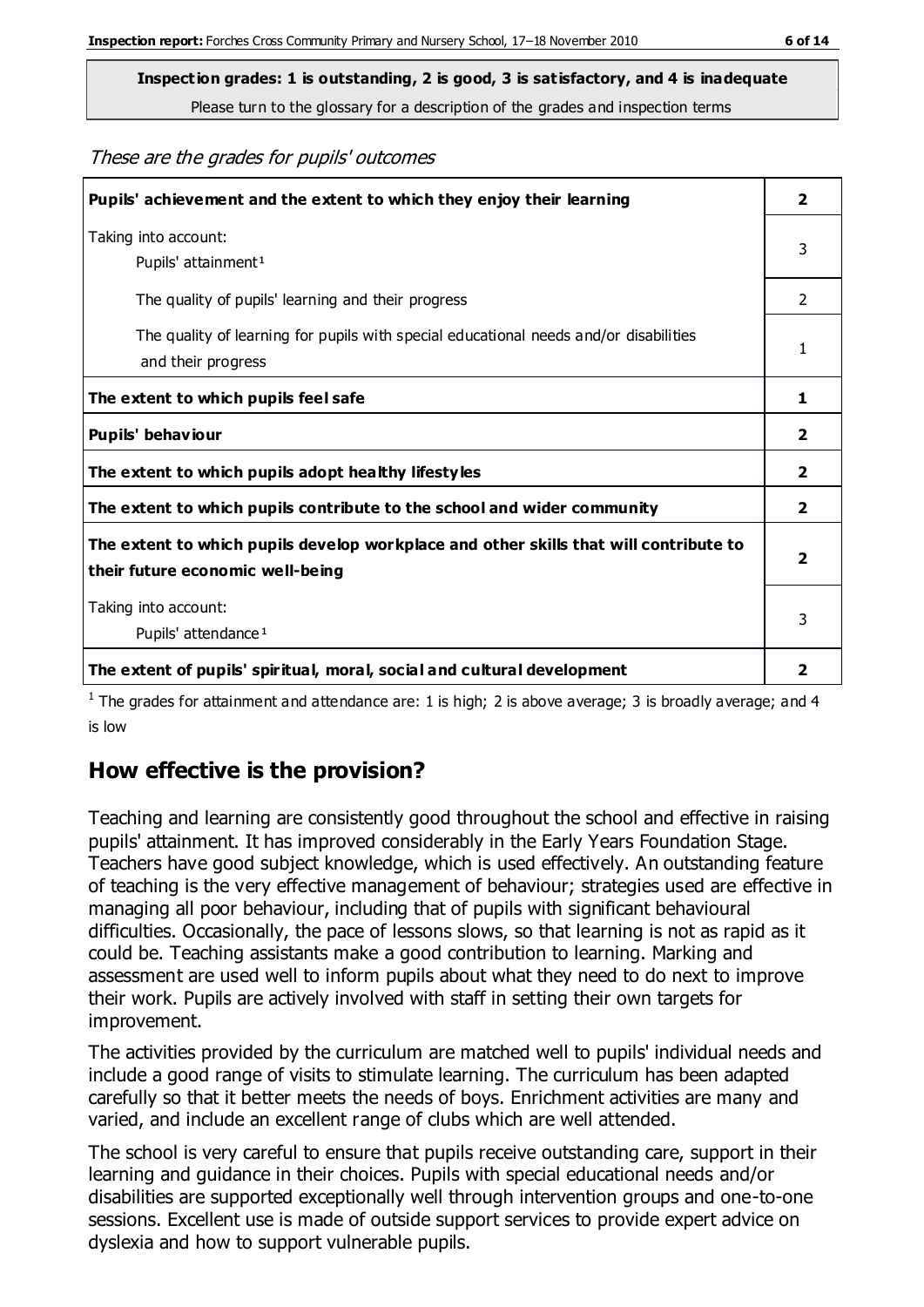These are the grades for the quality of provision **The quality of teaching 2** Taking into account: The use of assessment to support learning 2 **The extent to which the curriculum meets pupils' needs, including, where relevant, through partnerships 2 The effectiveness of care, guidance and support 1**

#### **How effective are leadership and management?**

The headteacher and members of the governing body demonstrate determination and ambition to improve the school still further. They have been extremely effective in moving the school forward and the steps taken to monitor teaching and learning have contributed significantly to this improvement, especially in the Early Years Foundation Stage. The Chair of the Governing Body is highly effective and, as a result, the governing body is totally involved in the self-evaluation process and the school improvement plan. The school is diligent in ensuring all safeguarding requirements are met. The governing body monitors safeguarding recruitment robustly. Governors have received full training in safeguarding, child protection and health and safety and are very knowledgeable about these aspects of the school. The school has worked hard to promote equality and tackle any discrimination, and this is seen in the narrowing of the gap between boys' and girls' achievement.

The school has outstanding partnerships with parents, carers and other local and national groups. All these have benefited pupils' learning and well-being greatly. The effective parents' association has contributed significantly, for example, by providing resources that the school otherwise would not be able to obtain. The family learning group is well attended and parents and carers say that it is helping them greatly in supporting their children's learning at home. The school and members of the governing body engage very well with parents and carers and the local community. Rising standards and effective management of resources indicate that the school gives good value for money.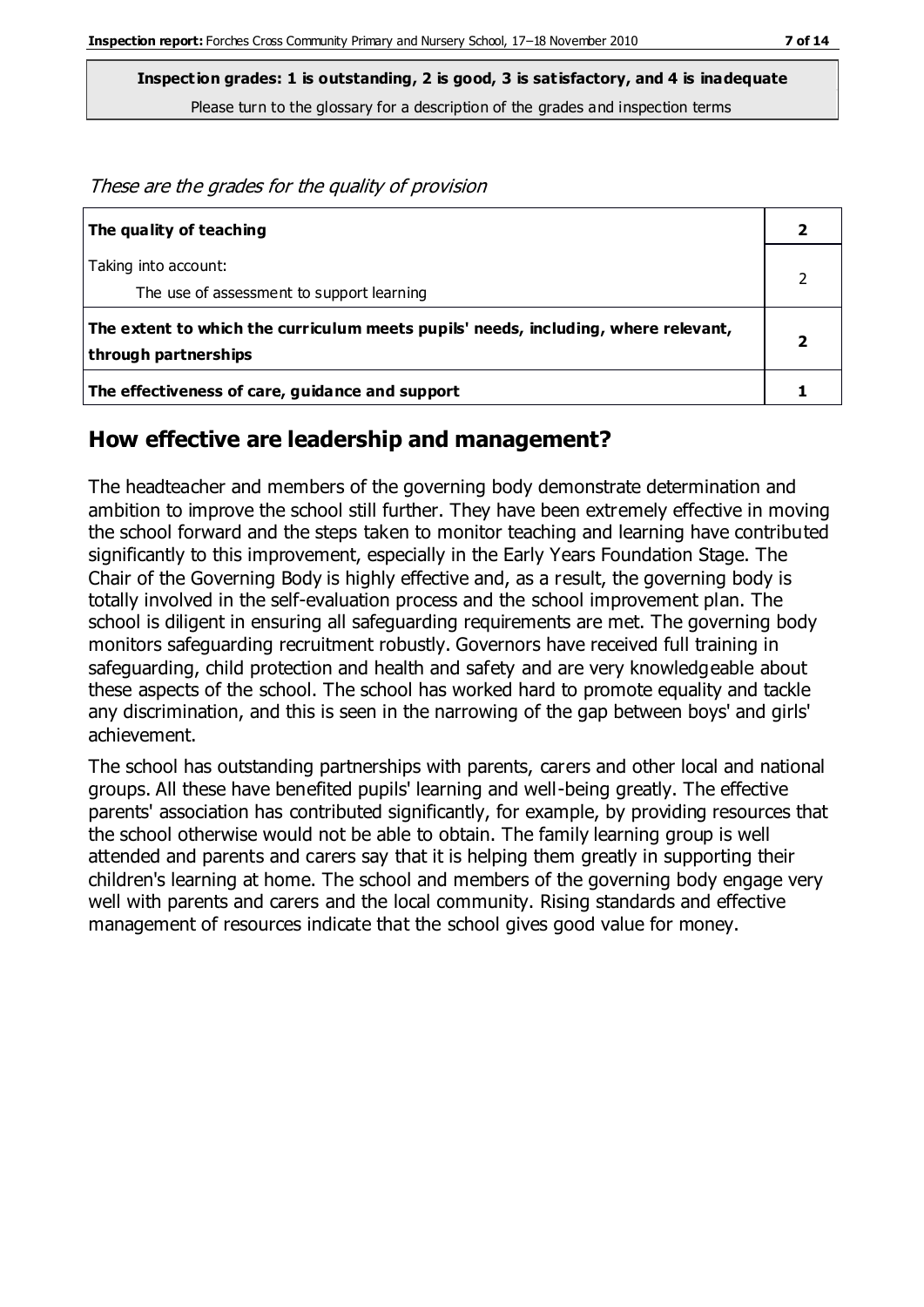**Inspection grades: 1 is outstanding, 2 is good, 3 is satisfactory, and 4 is inadequate**

Please turn to the glossary for a description of the grades and inspection terms

These are the grades for leadership and management

| The effectiveness of leadership and management in embedding ambition and driving<br>improvement                                                                  |                         |
|------------------------------------------------------------------------------------------------------------------------------------------------------------------|-------------------------|
| Taking into account:<br>The leadership and management of teaching and learning                                                                                   | 1                       |
| The effectiveness of the governing body in challenging and supporting the<br>school so that weaknesses are tackled decisively and statutory responsibilities met |                         |
| The effectiveness of the school's engagement with parents and carers                                                                                             | 1                       |
| The effectiveness of partnerships in promoting learning and well-being                                                                                           | 1                       |
| The effectiveness with which the school promotes equality of opportunity and tackles<br>discrimination                                                           | $\overline{\mathbf{2}}$ |
| The effectiveness of safeguarding procedures                                                                                                                     | $\overline{\mathbf{2}}$ |
| The effectiveness with which the school promotes community cohesion                                                                                              | 3                       |
| The effectiveness with which the school deploys resources to achieve value for money                                                                             | 2                       |

## **Early Years Foundation Stage**

Many children join the school at age three in the Nursery class with weak language and social skills. Outcomes for children are good because they thrive in the caring and wellorganised environment. Their social development is a priority and as a result, behaviour is good and children work together well. The curriculum is good and is tailored to support and challenge individual children. There is a good range of resources and activities that are extensive and stimulating. The school recognises that the outdoor environment needs further development to be fully effective. The Early Years Foundation Stage department is led and managed well. Shortcomings noted in the last inspection report have been dealt with effectively. Parents and carers are actively engaged in their children' learning because of the excellent partnerships established.

These are the grades for the Early Years Foundation Stage

| Overall effectiveness of the Early Years Foundation Stage                             |  |  |
|---------------------------------------------------------------------------------------|--|--|
| Taking into account:<br>Outcomes for children in the Early Years Foundation Stage     |  |  |
| The quality of provision in the Early Years Foundation Stage                          |  |  |
| The effectiveness of leadership and management of the Early Years Foundation<br>Stage |  |  |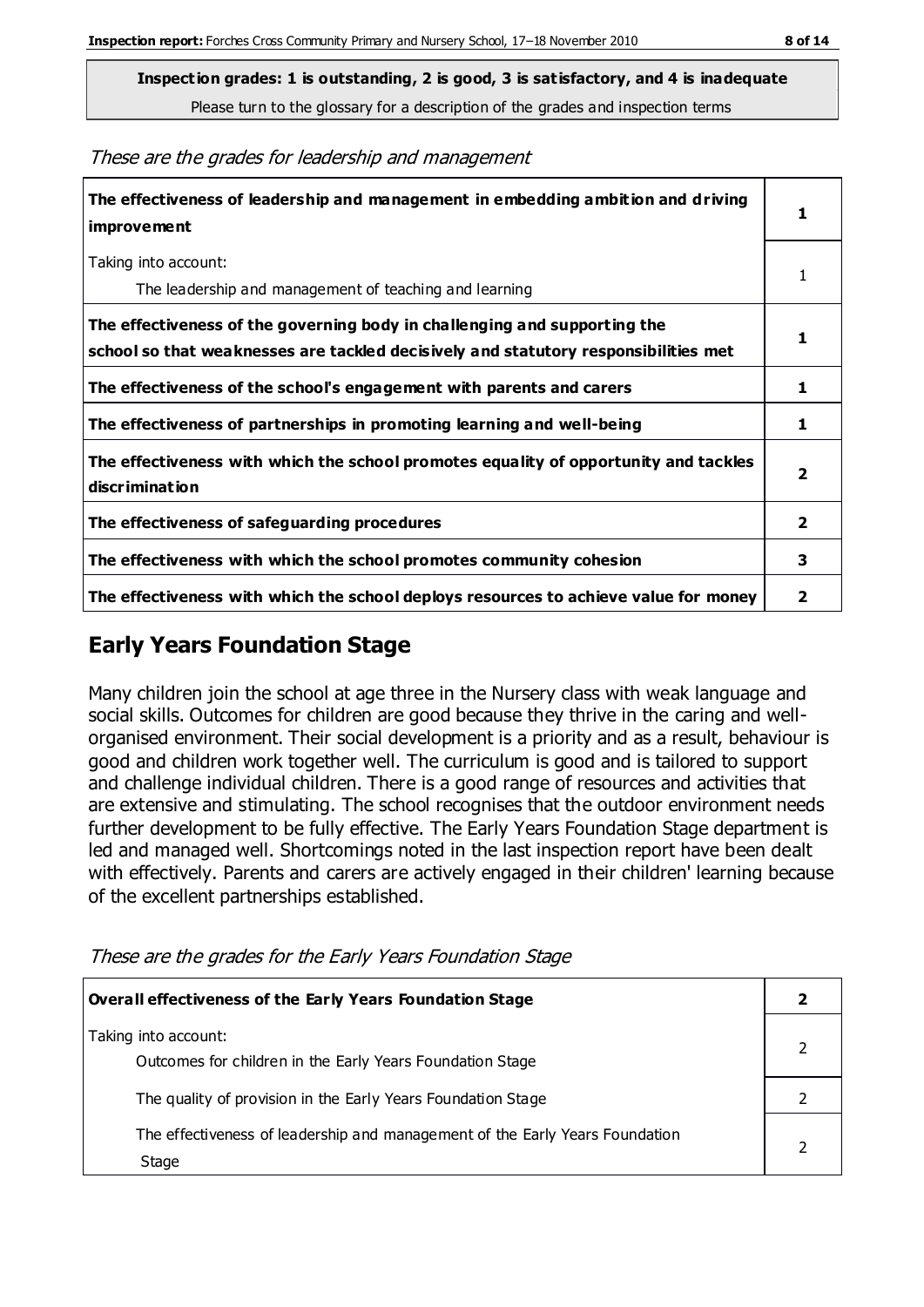## **Views of parents and carers**

Response to the questionnaire was higher than that in most primary schools. A large majority of parents and carers who responded to the Ofsted questionnaire have positive views of the school and think teaching is good. Nearly all think the school keeps their children safe and nearly all said their children enjoyed school. A small minority felt that poor behaviour was not dealt with effectively. When some parents and carers were asked about why they were concerned about behaviour, it became apparent that most of the concerns related historical incidents that no longer existed. Behaviour is good overall, especially in the older classes and the behaviour of pupils with special educational needs and/or disabilities is very well managed.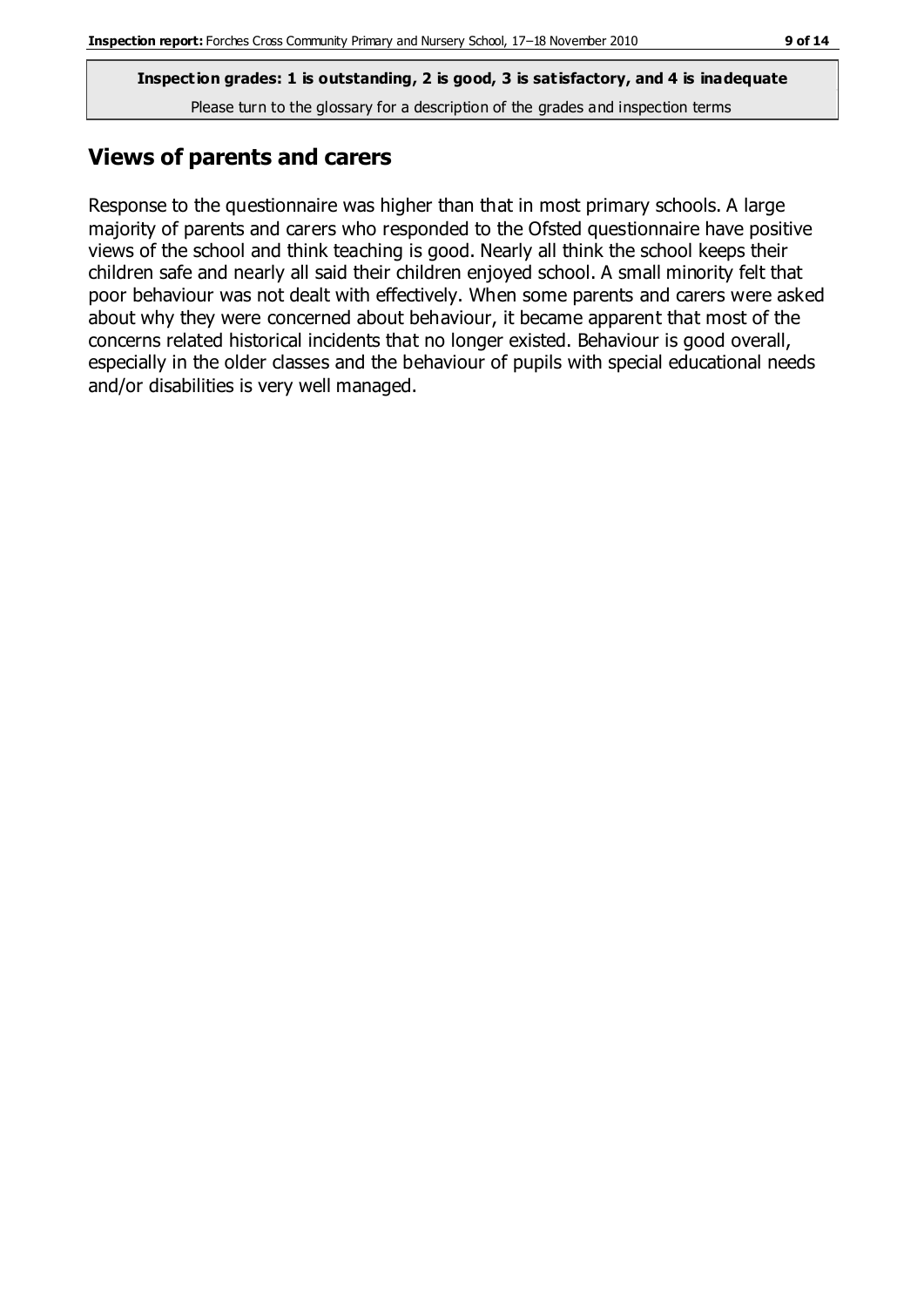#### **Responses from parents and carers to Ofsted's questionnaire**

Ofsted invited all the registered parents and carers of pupils registered at Forches Cross Community Primary and Nursery School to complete a questionnaire about their views of the school. In the questionnaire, parents and carers were asked to record how s trongly they agreed with 13 statements about the school.

The inspection team received 99 completed questionnaires by the end of the on-site inspection. In total, there are 187 pupils registered at the school.

| <b>Statements</b>                                                                                                                                                                                                                                       |              | <b>Strongly</b><br><b>Agree</b><br>agree |              |               | <b>Disagree</b> |                | <b>Strongly</b><br>disagree |                |
|---------------------------------------------------------------------------------------------------------------------------------------------------------------------------------------------------------------------------------------------------------|--------------|------------------------------------------|--------------|---------------|-----------------|----------------|-----------------------------|----------------|
|                                                                                                                                                                                                                                                         | <b>Total</b> | $\frac{0}{0}$                            | <b>Total</b> | $\frac{0}{0}$ | <b>Total</b>    | $\frac{0}{0}$  | <b>Total</b>                | %              |
| My child enjoys school                                                                                                                                                                                                                                  | 44           | 44                                       | 48           | 48            | 3               | 3              | $\overline{2}$              | $\overline{2}$ |
| The school keeps my child<br>safe                                                                                                                                                                                                                       | 51           | 52                                       | 44           | 44            | 1               | $\mathbf{1}$   | $\mathbf 0$                 | $\mathbf 0$    |
| My school informs me about<br>my child's progress                                                                                                                                                                                                       | 39           | 39                                       | 51           | 52            | 6               | 6              | 1                           | $\mathbf{1}$   |
| My child is making enough<br>progress at this school                                                                                                                                                                                                    | 45           | 45                                       | 44           | 44            | 5               | 5              | $\overline{2}$              | $\overline{2}$ |
| The teaching is good at this<br>school                                                                                                                                                                                                                  | 48           | 48                                       | 41           | 41            | 4               | $\overline{4}$ | 1                           | $\mathbf{1}$   |
| The school helps me to<br>support my child's learning                                                                                                                                                                                                   | 48           | 48                                       | 38           | 38            | 10              | 10             | $\mathbf 0$                 | $\mathbf 0$    |
| The school helps my child to<br>have a healthy lifestyle                                                                                                                                                                                                | 39           | 39                                       | 54           | 55            | 5               | 5              | $\mathbf 0$                 | $\mathbf 0$    |
| The school makes sure that<br>my child is well prepared for<br>the future (for example<br>changing year group,<br>changing school, and for<br>children who are finishing<br>school, entering further or<br>higher education, or entering<br>employment) | 37           | 37                                       | 47           | 47            | $\overline{4}$  | 4              | $\mathbf 0$                 | $\mathbf 0$    |
| The school meets my child's<br>particular needs                                                                                                                                                                                                         | 41           | 41                                       | 44           | 44            | $\overline{7}$  | $\overline{7}$ | 3                           | 3              |
| The school deals effectively<br>with unacceptable behaviour                                                                                                                                                                                             | 26           | 26                                       | 40           | 40            | 19              | 19             | 9                           | 9              |
| The school takes account of<br>my suggestions and concerns                                                                                                                                                                                              | 28           | 28                                       | 44           | 44            | 9               | 9              | 9                           | 9              |
| The school is led and<br>managed effectively                                                                                                                                                                                                            | 33           | 33                                       | 50           | 51            | 9               | 9              | 6                           | 6              |
| Overall, I am happy with my<br>child's experience at this<br>school                                                                                                                                                                                     | 41           | 41                                       | 46           | 46            | $\overline{7}$  | $\overline{7}$ | $\overline{2}$              | $\overline{2}$ |

The table above summarises the responses that parents and carers made to each statement. The percentages indicate the proportion of parents and carers giving that response out of the total number of completed questionnaires. Where one or more parents and carers chose not to answer a particular question, the percentages will not add up to 100%.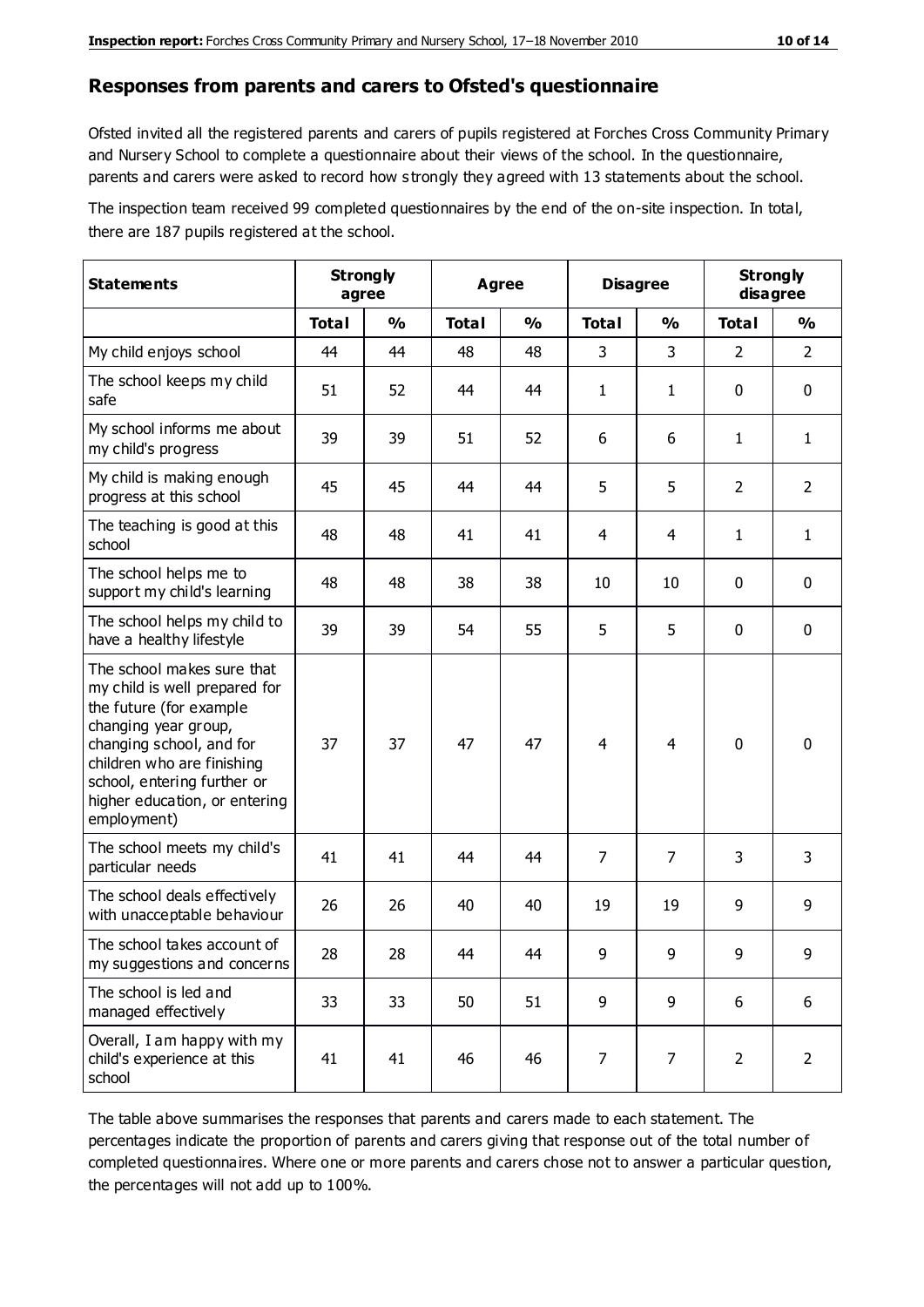## **Glossary**

| Grade   | <b>Judgement</b> | <b>Description</b>                                                                                                                                                                                                            |
|---------|------------------|-------------------------------------------------------------------------------------------------------------------------------------------------------------------------------------------------------------------------------|
| Grade 1 | Outstanding      | These features are highly effective. An outstanding school<br>provides exceptionally well for all its pupils' needs.                                                                                                          |
| Grade 2 | Good             | These are very positive features of a school. A school that<br>is good is serving its pupils well.                                                                                                                            |
| Grade 3 | Satisfactory     | These features are of reasonable quality. A satisfactory<br>school is providing adequately for its pupils.                                                                                                                    |
| Grade 4 | Inadequate       | These features are not of an acceptable standard. An<br>inadequate school needs to make significant improvement<br>in order to meet the needs of its pupils. Ofsted inspectors<br>will make further visits until it improves. |

#### **What inspection judgements mean**

#### **Overall effectiveness of schools**

|                       | Overall effectiveness judgement (percentage of schools) |      |                     |                   |
|-----------------------|---------------------------------------------------------|------|---------------------|-------------------|
| <b>Type of school</b> | <b>Outstanding</b>                                      | Good | <b>Satisfactory</b> | <b>Inadequate</b> |
| Nursery schools       | 58                                                      | 36   | 4                   | 2                 |
| Primary schools       | 8                                                       | 43   | 40                  | 9                 |
| Secondary schools     | 10                                                      | 35   | 42                  | 13                |
| Sixth forms           | 13                                                      | 39   | 45                  | 3                 |
| Special schools       | 33                                                      | 42   | 20                  | 4                 |
| Pupil referral units  | 18                                                      | 40   | 29                  | 12                |
| All schools           | 11                                                      | 42   | 38                  | 9                 |

New school inspection arrangements were introduced on 1 September 2009. This means that inspectors now make some additional judgements that were not made previously.

The data in the table above are for the period 1 September 2009 to 31 March 2010 and are the most recently published data available (see **[www.ofsted.gov.uk](http://www.ofsted.gov.uk/)**). Please note that the sample of schools inspected during the autumn and spring terms 2009/10 was not representative of all schools nationally, as weaker schools are inspected more frequently than good or outstanding schools.

Percentages are rounded and do not always add exactly to 100. Secondary school figures in clude those that have sixth forms, and sixth form figures include only the data specifically for sixth form inspection judgements.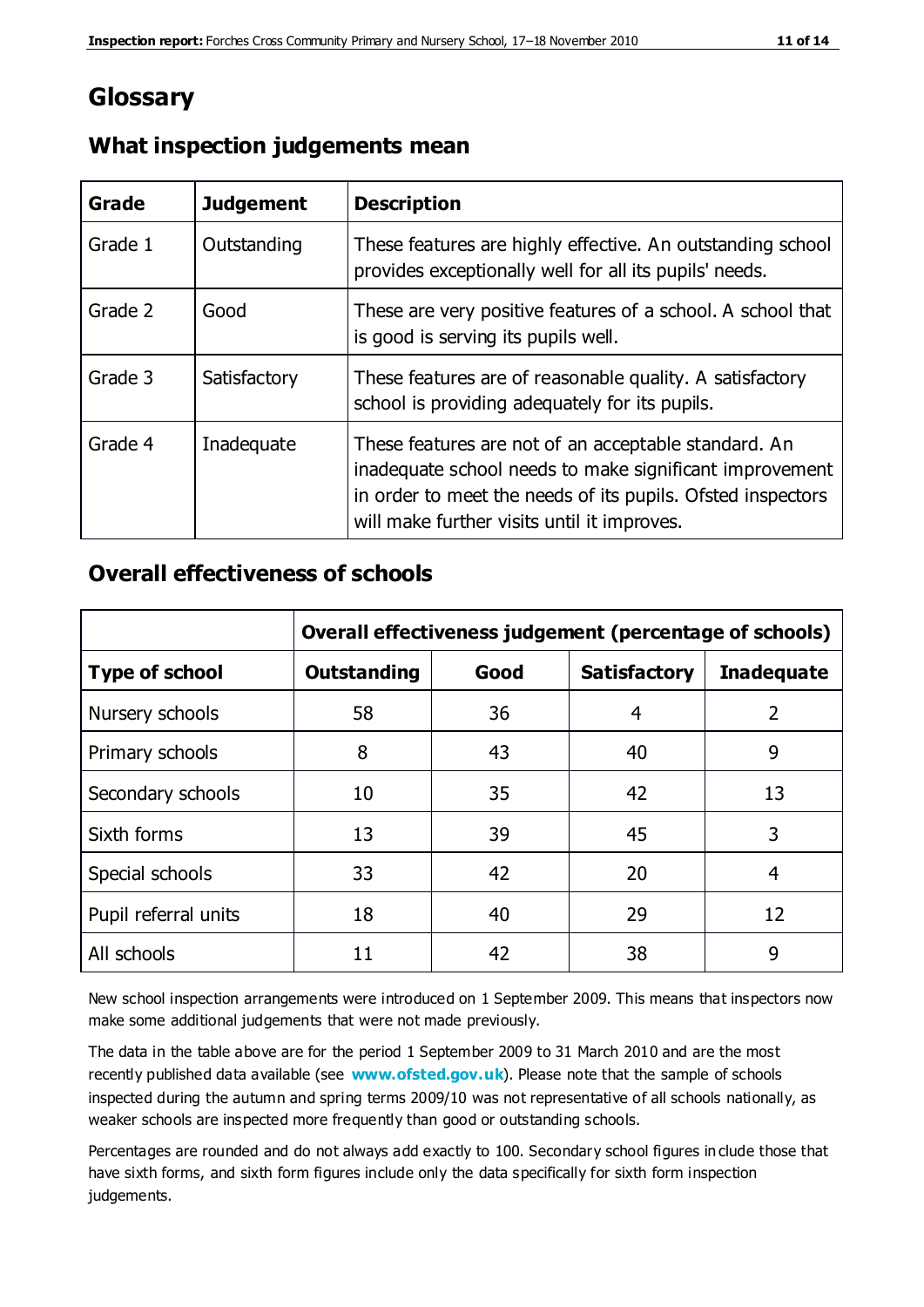## **Common terminology used by inspectors**

| Achievement:               | the progress and success of a pupil in their learning,<br>development or training.                                                                                                                                                          |
|----------------------------|---------------------------------------------------------------------------------------------------------------------------------------------------------------------------------------------------------------------------------------------|
| Attainment:                | the standard of the pupils' work shown by test and<br>examination results and in lessons.                                                                                                                                                   |
| Capacity to improve:       | the proven ability of the school to continue<br>improving. Inspectors base this judgement on what<br>the school has accomplished so far and on the quality<br>of its systems to maintain improvement.                                       |
| Leadership and management: | the contribution of all the staff with responsibilities,<br>not just the headteacher, to identifying priorities,<br>directing and motivating staff and running the school.                                                                  |
| Learning:                  | how well pupils acquire knowledge, develop their<br>understanding, learn and practise skills and are<br>developing their competence as learners.                                                                                            |
| Overall effectiveness:     | inspectors form a judgement on a school's overall<br>effectiveness based on the findings from their<br>inspection of the school. The following judgements,<br>in particular, influence what the overall effectiveness<br>judgement will be. |
|                            | The school's capacity for sustained<br>improvement.                                                                                                                                                                                         |
|                            | Outcomes for individuals and groups of pupils.                                                                                                                                                                                              |
|                            | The quality of teaching.                                                                                                                                                                                                                    |
|                            | The extent to which the curriculum meets<br>pupils' needs, including, where relevant,<br>through partnerships.                                                                                                                              |
|                            | The effectiveness of care, guidance and<br>support.                                                                                                                                                                                         |
| Progress:                  | the rate at which pupils are learning in lessons and<br>over longer periods of time. It is often measured by<br>comparing the pupils' attainment at the end of a key                                                                        |

stage with their attainment when they started.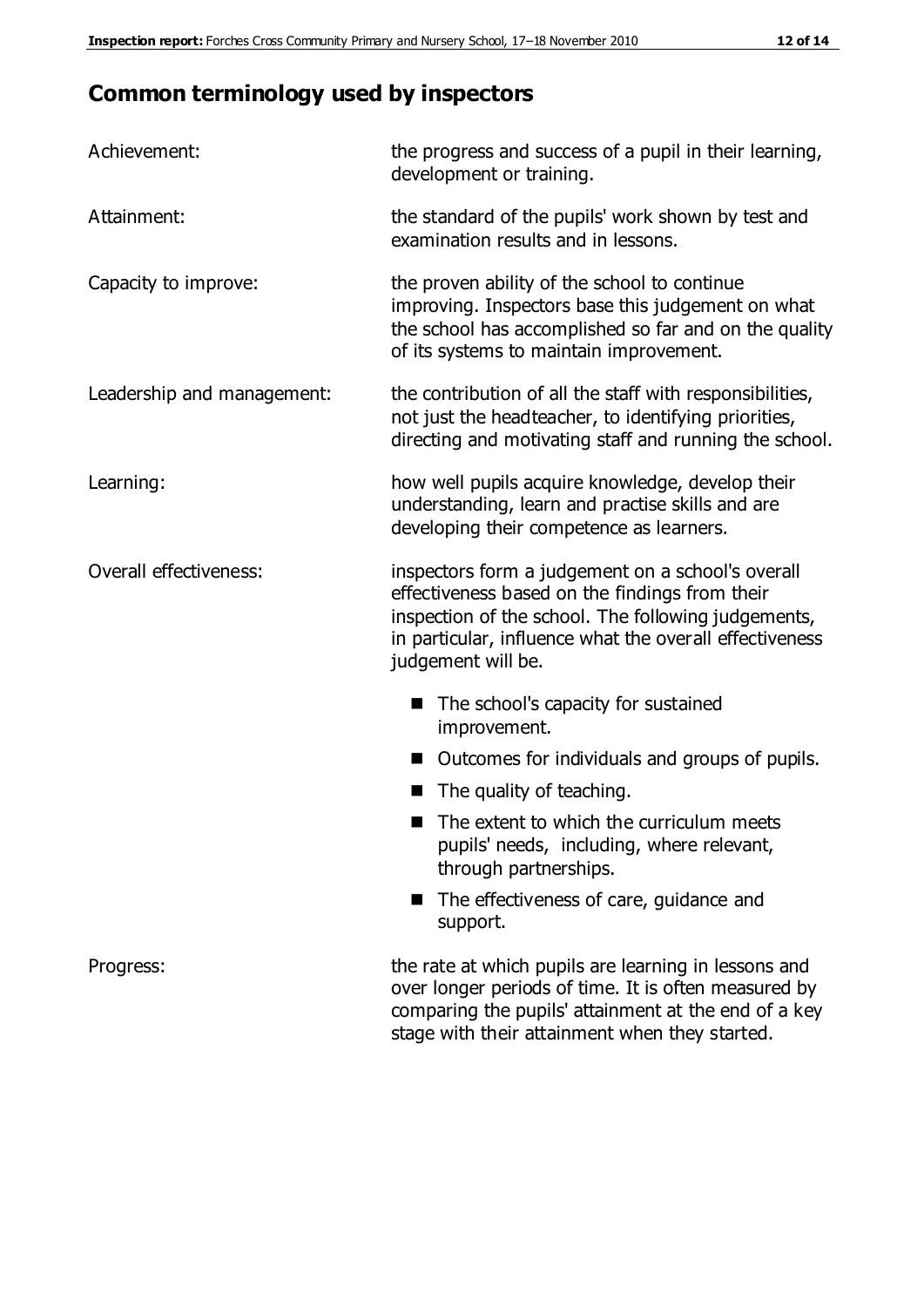#### **This letter is provided for the school, parents and carers to share with their children. It describes Ofsted's main findings from the inspection of their school.**

19 November 2010

#### Dear Pupils

#### **Inspection of Forches Cross Community Primary and Nursery School, Barnstaple EX32 8EF**

Thank you for making us welcome to your school when we visited you recently. We were very impressed with your politeness and good behaviour. I want to thank the school council particularly, because you gave such good answers to all our questions and you told us how much you enjoyed your school.

Yours is a good school and there are a number of things that we particularly liked.

- The youngest children really enjoy learning and have a great start to their education.
- You are all making good progress in mathematics and reading.
- You know a lot about how to be healthy and keep yourselves safe.
- Your teachers and helpers work hard to make your lessons interesting.
- $\blacksquare$  The headteacher and the governing body make sure the school is well run.
- Your parents and carers are happy with the quality of education you are receiving.

These are the things we have asked the school to work on.

- $\blacksquare$  Helping you to be even better at writing by making sure your handwriting is neat and joined up, your spelling is right and that you use punctuation correctly.
- Giving you more opportunities to find out about what it is like to live in other parts of the United Kingdom.
- Encouraging the few of you who do not attend well to come to school regularly.

I wish you all the best for the future.

Yours sincerely

Stephen Dennett

Lead inspector